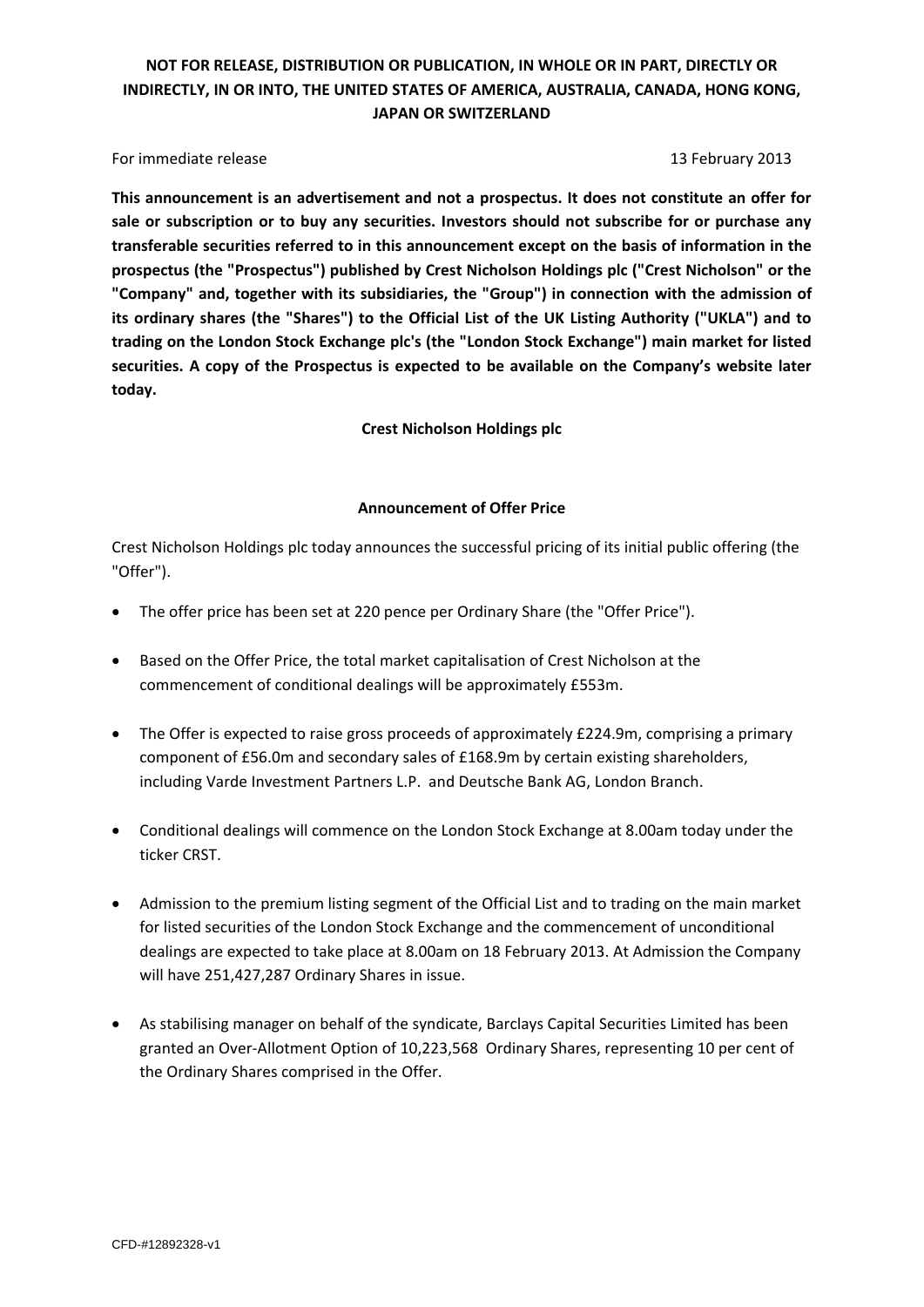Commenting on today's announcement, Stephen Stone, Chief Executive of Crest Nicholson said:

"We are delighted that our initial public offering has been successful and there has been strong interest from investors. This is the first significant IPO of 2013 which bodes well for our industry and the wider market. Having spent 39 of our 50 years as a listed company, we look forward to rejoining the public markets."

**Barclays Bank PLC ("Barclays") and HSBC Bank plc ("HSBC") are acting as Joint Sponsors, Joint Global Co-ordinators and Joint Bookrunners in relation to the Offer. Numis Securities Limited ("Numis") is acting as Lead Manager. Lazard & Co., Limited ("Lazard") is acting as Financial Adviser to the Company.**

#### **Publication of Prospectus**

The Prospectus relating to the offer is expected to be published and available on Crest Nicholson's website later today.

| <b>Contacts:</b>                                                 |                      |  |
|------------------------------------------------------------------|----------------------|--|
| <b>Crest Nicholson</b>                                           | +44 (0) 1932 580555  |  |
| <b>Stephen Stone</b>                                             |                      |  |
| Patrick Bergin                                                   |                      |  |
| <b>RLM Finsbury</b>                                              | +44 (0) 20 7251 3801 |  |
| <b>Faeth Birch</b>                                               |                      |  |
| James Bradley                                                    |                      |  |
| Joint Sponsors, Joint Global Co-Ordinators and Joint Bookrunners |                      |  |
| <b>Barclays</b>                                                  | +44 (0) 20 7773 2500 |  |
| Derek Shakespeare                                                |                      |  |
| <b>Chris Madderson</b>                                           |                      |  |
| <b>Ben West</b>                                                  |                      |  |
| <b>HSBC</b>                                                      | +44 (0) 20 7991 8888 |  |
| <b>Nick Donald</b>                                               |                      |  |
| <b>Stuart Dickson</b>                                            |                      |  |
| Simon Cloke                                                      |                      |  |
|                                                                  |                      |  |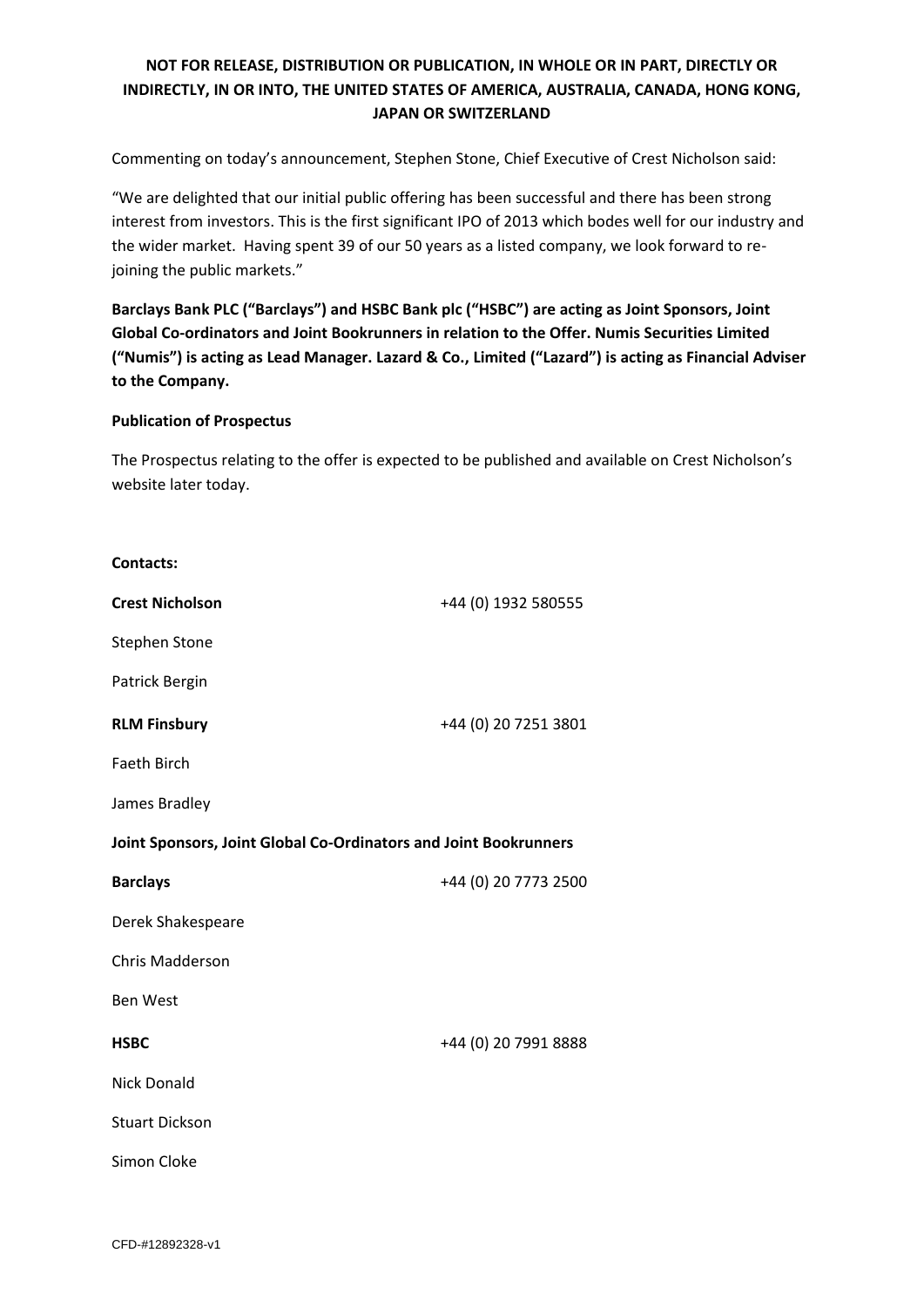| Keith Welch                |                      |
|----------------------------|----------------------|
| <b>Lead Manager</b>        |                      |
| <b>Numis</b>               | +44 (0) 20 7260 1000 |
| <b>Heraclis Economides</b> |                      |
| Alex Ham                   |                      |
| <b>Financial Adviser</b>   |                      |
| Lazard                     | +44 (0) 20 7187 2000 |
| Charlie Foreman            |                      |
| Nicholas Fowler            |                      |
| Daniel Muldoon             |                      |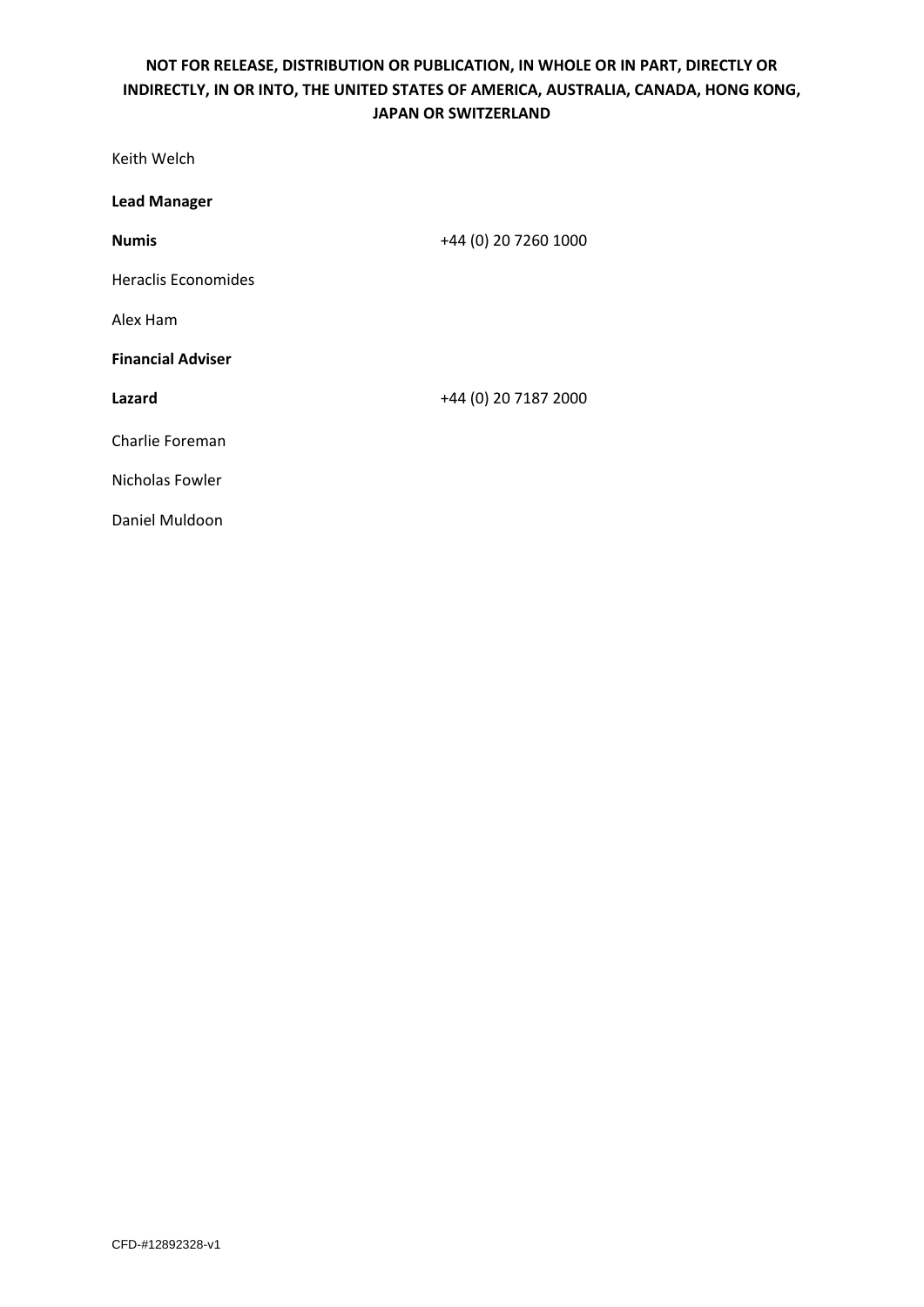#### **Forward Looking Statements**

Some of the information in this announcement may contain projections or other forward-looking statements regarding future events or the future financial performance of the Company. You can identify forward looking statements by terms such as "expect", "believe", "anticipate", "estimate", "intend", "will", "could," "may" or "might" the negative of such terms or other similar expressions. The Company wishes to caution you that these statements are only predictions and that actual events or results may differ materially. The Company does not intend to update these statements to reflect events and circumstances occurring after the date hereof or to reflect the occurrence of unanticipated events. Many factors could cause the actual results to differ materially from those contained in projections or forward-looking statements of the Company, including, among others, general economic conditions, the competitive environment as well as many other risks specifically related to the Company and its operations.

#### **Important Notice**

Neither this announcement nor any copy of it may be taken or transmitted, directly or indirectly, into the United States, Australia, Canada, Hong Kong, Japan or Switzerland or to any persons in any of those jurisdictions or any other jurisdictions where to do so would constitute a violation of the relevant securities laws of such jurisdiction.

This announcement does not constitute or form part of any offer or invitation to sell or issue, or any solicitation of any offer to purchase or subscribe for any shares or other securities nor shall it (or any part of it) or the fact of its distribution, form the basis of, or be relied on in connection with, any contract therefore. The Offer and the distribution of this announcement and other information in connection with the listing and Offer in certain jurisdictions may be restricted by law and persons into whose possession this announcement, any document or other information referred to herein comes should inform themselves about and observe any such restriction. Any failure to comply with these restrictions may constitute a violation of the securities laws of any such jurisdiction.

This announcement does not constitute an offer to sell or a solicitation of an offer to purchase any securities in any jurisdiction in which such offer or sale would be unlawful prior to registration, exemption from registration or qualification under the securities laws of any jurisdiction. The securities proposed to be offered by the Company have not been and will not be registered under the US Securities Act 1933, as amended (the **Securities Act**) or under any securities laws of any state of the United States and may not be offered or sold in the United States except pursuant to an exemption from, or in a transaction not subject to, the registration requirements of the Securities Act. The Company has not registered and does not intend to register any portion of any offering in the United States or to conduct a public offering of any securities in the United States.

This announcement has been issued by Crest Nicholson and is directed only at (i) persons who are outside the United Kingdom, or (ii) persons who have professional experience in matters relating to investments falling within Article 19(5) of the Financial Services and Markets Act 2000 (Financial Promotion) Order 2005, as amended from time to time (the Order), or (iii) persons who fall within Article 49(2)(a) to (d) of the Order (high net worth companies, unincorporated associations etc), or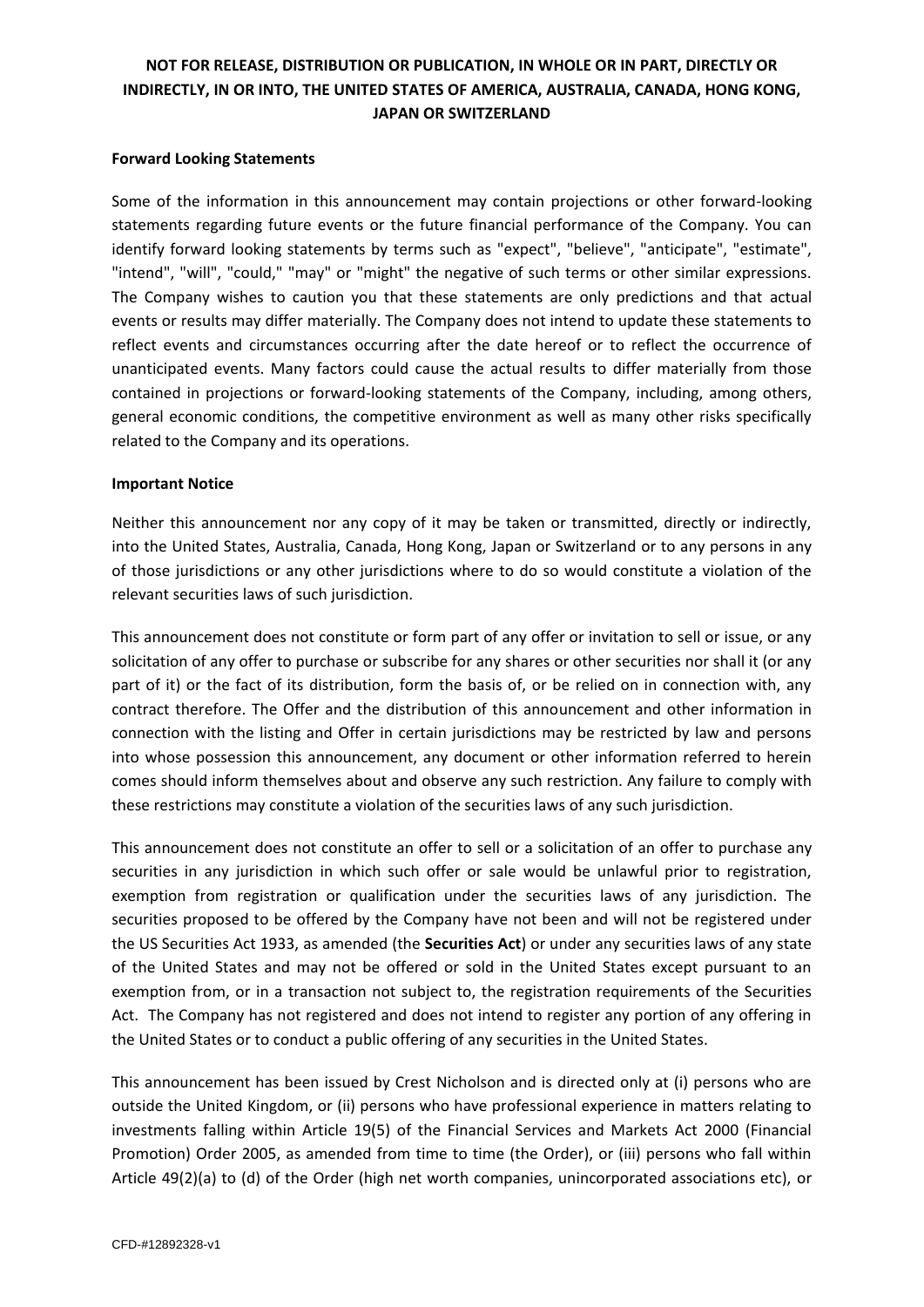(iv) persons to whom this announcement may otherwise be lawfully communicated (all such persons together being referred to as **Relevant Persons**). Any investment activity to which this announcement relates will only be available to and will only be engaged with, Relevant Persons. Any person who is not a Relevant Person should not act or rely on this document or any of its contents.

Any purchase or subscription of Shares in the proposed Offer or other securities should be made solely on the basis of the information contained in the final form Prospectus issued by Crest Nicholson in connection with the Offer. No reliance may or should be placed by any person for any purpose whatsoever on the information contained in this announcement or on its completeness, accuracy or fairness. The information in this announcement is subject to change. However, Crest Nicholson does not undertake to provide the recipient of this announcement with any additional information, or to update this announcement or to correct any inaccuracies. This announcement has not been approved by any competent regulatory authority.

Barclays Bank PLC, HSBC Bank plc and Numis Securities Limited (the "Banks"), Barclays Capital Securities Limited and Lazard & Co. Limited ("**Lazard**") are each authorised and regulated in the UK by the Financial Services Authority (the "**FSA**") (or any successor bodies of the FSA from time to time). Each if the Banks and Lazard are acting exclusively for Crest Nicholson and no one else in connection with the Offer and will not regard any other person as its client in relation to the Offer and will not be responsible to anyone other than Crest Nicholson for providing the protections afforded to their respective clients or for giving advice in relation to the Offer or the contents of this announcement or any transaction, arrangement or other matter referred to herein.

In connection with the Offer, the Banks and Barclays Capital Securities Limited or any of their respective affiliates, acting as investors for their own accounts, may subscribe for or purchase Shares and in that capacity may retain, purchase, sell, offer to sell or otherwise deal for their own accounts in such Shares and other securities of Crest Nicholson or related investments in connection with the Offer or otherwise. Accordingly, references in the Prospectus to the Shares being issued, offered, subscribed, acquired, placed or otherwise dealt in should be read as including any issue or offer to, or subscription, acquisition, placing or dealing by, the Banks, Barclays Capital Securities Limited or any of their respective affiliates acting as investors for their own accounts. The Banks, Barclays Capital Securities Limited or any of their respective affiliates do not intend to disclose the extent of any such investment or transactions otherwise than in accordance with any legal or regulatory obligations to do so.

None of the Banks, nor Barclays Capital Securities Limited, nor Lazard, nor any of their respective subsidiary undertakings, affiliates or any of their respective directors, officers, employees, advisers, agents or any other person accepts any responsibility or liability whatsoever for, or makes any representation or warranty, express or implied, as to the truth, accuracy, completeness or fairness of the information or opinions in this announcement (or whether any information has been omitted from the announcement) or any other information relating to Crest Nicholson, its subsidiaries or associated companies, whether written, oral or in a visual or electronic form, and howsoever transmitted or made available or for any loss howsoever arising from any use of this announcement or its contents or otherwise arising in connection therewith.